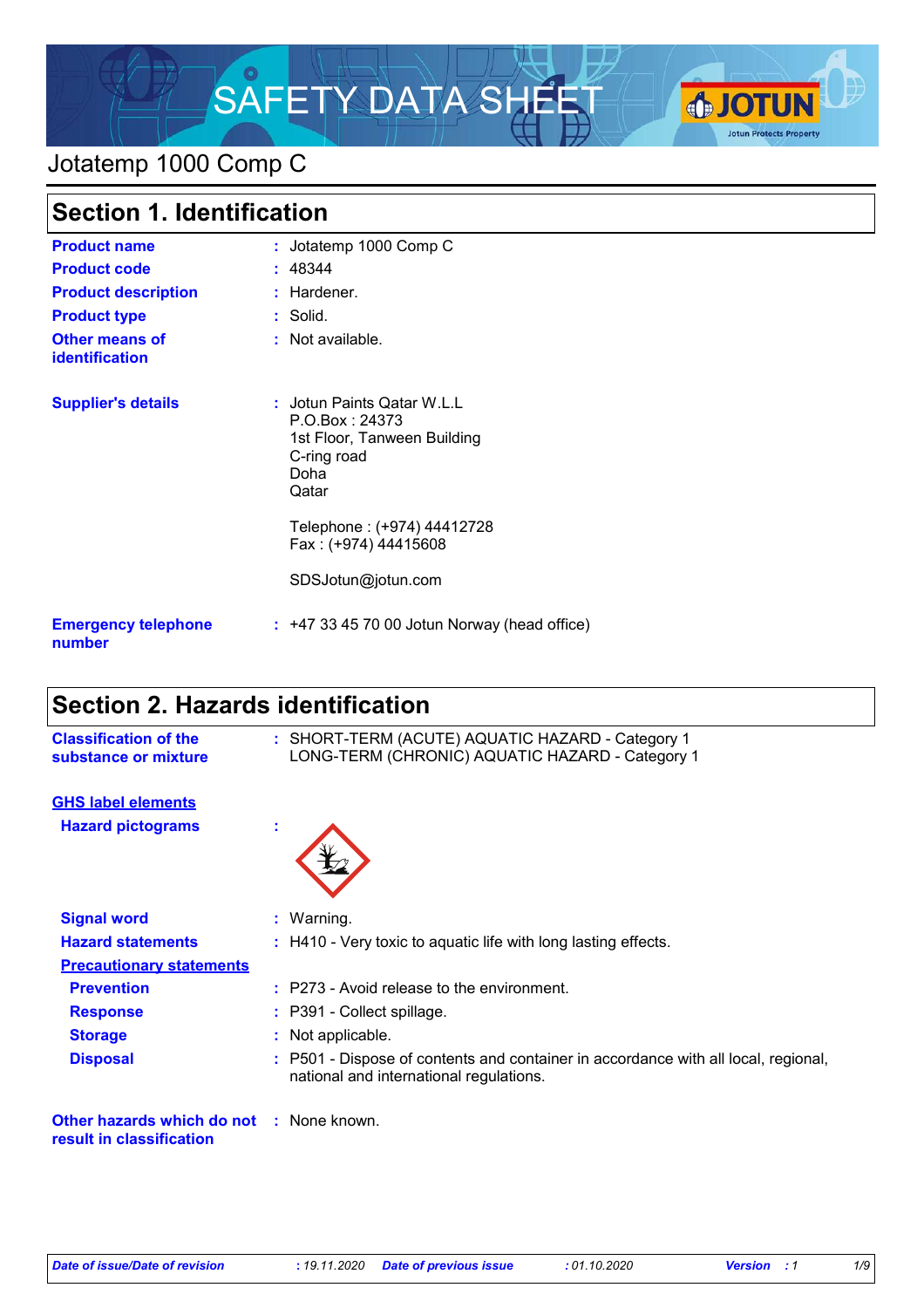# **Section 3. Composition/information on ingredients**

#### **Other means of Substance/mixture**

**identification**

**:** Mixture

**:** Not available.

#### **CAS number/other identifiers**

| <b>CAS number</b>   | : Not applicable. |
|---------------------|-------------------|
| <b>EC</b> number    | : Mixture.        |
| <b>Product code</b> | : 48344           |

| Ingredient name | $\frac{9}{6}$ | <b>CAS number</b> |
|-----------------|---------------|-------------------|
| zinc            | ≥90           | 7440-66-6         |
| zinc oxide      | ≤5            | 1314-13-2         |

**There are no additional ingredients present which, within the current knowledge of the supplier and in the concentrations applicable, are classified as hazardous to health or the environment and hence require reporting in this section.**

**Occupational exposure limits, if available, are listed in Section 8.**

### **Section 4. First aid measures**

| <b>Description of necessary first aid measures</b> |                                                                                                                                                                                                                                                                                                                                                                                                                                                                                                                                                                                                                                                                                                                                                                                                                              |
|----------------------------------------------------|------------------------------------------------------------------------------------------------------------------------------------------------------------------------------------------------------------------------------------------------------------------------------------------------------------------------------------------------------------------------------------------------------------------------------------------------------------------------------------------------------------------------------------------------------------------------------------------------------------------------------------------------------------------------------------------------------------------------------------------------------------------------------------------------------------------------------|
| <b>Eye contact</b>                                 | : Immediately flush eyes with plenty of water, occasionally lifting the upper and lower<br>eyelids. Check for and remove any contact lenses. Continue to rinse for at least 10<br>minutes. Get medical attention if irritation occurs.                                                                                                                                                                                                                                                                                                                                                                                                                                                                                                                                                                                       |
| <b>Inhalation</b>                                  | : Remove victim to fresh air and keep at rest in a position comfortable for breathing.<br>If not breathing, if breathing is irregular or if respiratory arrest occurs, provide<br>artificial respiration or oxygen by trained personnel. It may be dangerous to the<br>person providing aid to give mouth-to-mouth resuscitation. Get medical attention if<br>adverse health effects persist or are severe. If unconscious, place in recovery<br>position and get medical attention immediately. Maintain an open airway. Loosen<br>tight clothing such as a collar, tie, belt or waistband.                                                                                                                                                                                                                                 |
| <b>Skin contact</b>                                | : Flush contaminated skin with plenty of water. Remove contaminated clothing and<br>shoes. Get medical attention if symptoms occur. Wash clothing before reuse.<br>Clean shoes thoroughly before reuse.                                                                                                                                                                                                                                                                                                                                                                                                                                                                                                                                                                                                                      |
| <b>Ingestion</b>                                   | : Wash out mouth with water. Remove dentures if any. Remove victim to fresh air<br>and keep at rest in a position comfortable for breathing. If material has been<br>swallowed and the exposed person is conscious, give small quantities of water to<br>drink. Stop if the exposed person feels sick as vomiting may be dangerous. Do not<br>induce vomiting unless directed to do so by medical personnel. If vomiting occurs,<br>the head should be kept low so that vomit does not enter the lungs. Get medical<br>attention if adverse health effects persist or are severe. Never give anything by<br>mouth to an unconscious person. If unconscious, place in recovery position and get<br>medical attention immediately. Maintain an open airway. Loosen tight clothing such<br>as a collar, tie, belt or waistband. |

#### **Most important symptoms/effects, acute and delayed**

| <b>Potential acute health effects</b> |                                                     |
|---------------------------------------|-----------------------------------------------------|
| Eye contact                           | : No known significant effects or critical hazards. |
| <b>Inhalation</b>                     | : No known significant effects or critical hazards. |
| <b>Skin contact</b>                   | : No known significant effects or critical hazards. |
| Ingestion                             | : No known significant effects or critical hazards. |
| <b>Over-exposure signs/symptoms</b>   |                                                     |
| <b>Eye contact</b>                    | : No specific data.                                 |
| <b>Inhalation</b>                     | : No specific data.                                 |
| <b>Skin contact</b>                   | : No specific data.                                 |
| <b>Ingestion</b>                      | : No specific data.                                 |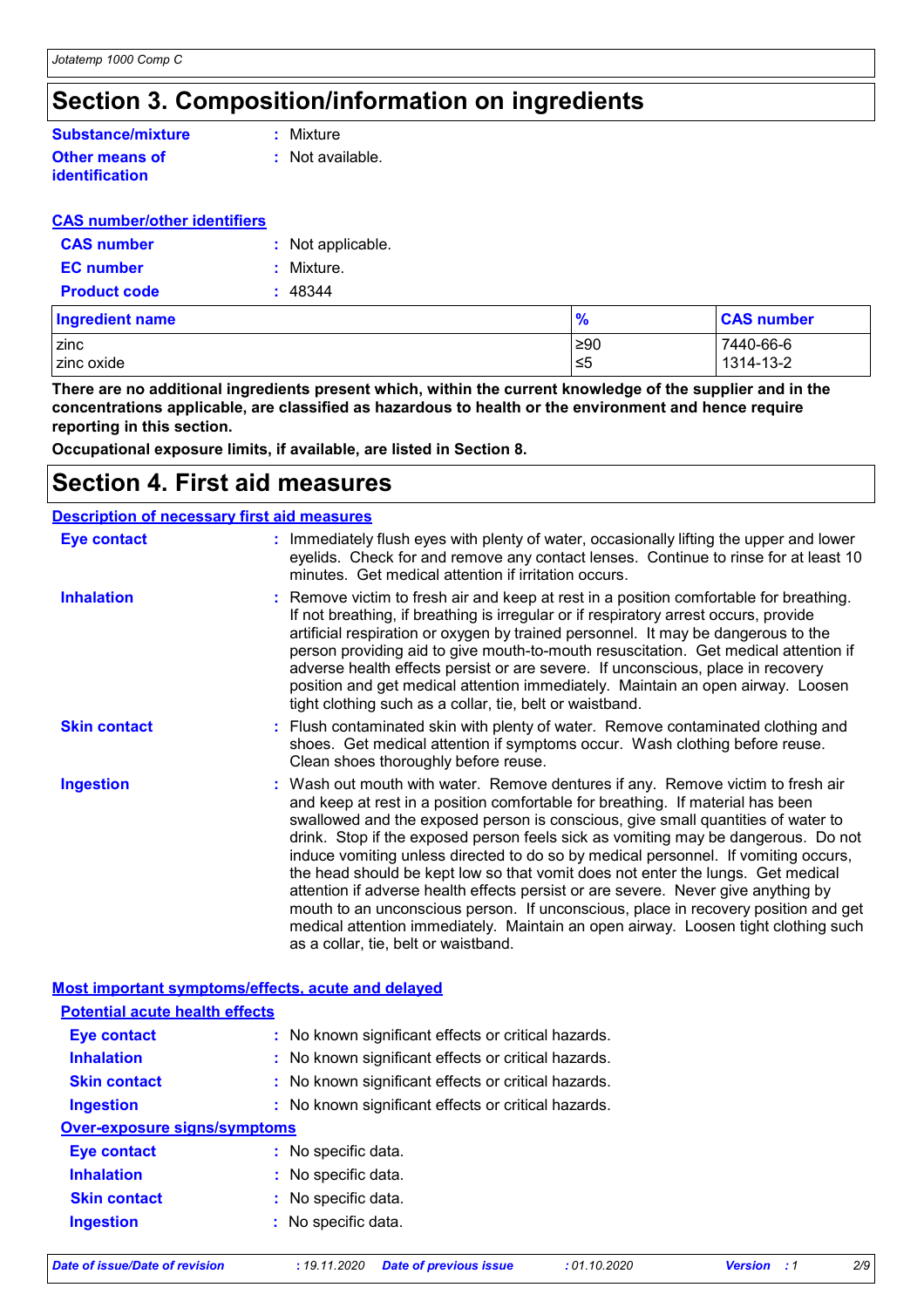# **Section 4. First aid measures**

|                                   | Indication of immediate medical attention and special treatment needed, if necessary                                                                                          |
|-----------------------------------|-------------------------------------------------------------------------------------------------------------------------------------------------------------------------------|
| <b>Notes to physician</b>         | : Treat symptomatically. Contact poison treatment specialist immediately if large<br>quantities have been ingested or inhaled.                                                |
| <b>Specific treatments</b>        | : No specific treatment.                                                                                                                                                      |
| <b>Protection of first-aiders</b> | : No action shall be taken involving any personal risk or without suitable training. It<br>may be dangerous to the person providing aid to give mouth-to-mouth resuscitation. |

**See toxicological information (Section 11)**

### **Section 5. Firefighting measures**

| <b>Extinguishing media</b>                               |                                                                                                                                                                                                                  |
|----------------------------------------------------------|------------------------------------------------------------------------------------------------------------------------------------------------------------------------------------------------------------------|
| <b>Suitable extinguishing</b><br>media                   | : Use an extinguishing agent suitable for the surrounding fire.                                                                                                                                                  |
| Unsuitable extinguishing<br>media                        | : None known.                                                                                                                                                                                                    |
| <b>Specific hazards arising</b><br>from the chemical     | : This material is very toxic to aquatic life with long lasting effects. Fire water<br>contaminated with this material must be contained and prevented from being<br>discharged to any waterway, sewer or drain. |
| <b>Hazardous thermal</b><br>decomposition products       | : Decomposition products may include the following materials:<br>metal oxide/oxides                                                                                                                              |
| <b>Special protective actions</b><br>for fire-fighters   | : Promptly isolate the scene by removing all persons from the vicinity of the incident if<br>there is a fire. No action shall be taken involving any personal risk or without<br>suitable training.              |
| <b>Special protective</b><br>equipment for fire-fighters | : Fire-fighters should wear appropriate protective equipment and self-contained<br>breathing apparatus (SCBA) with a full face-piece operated in positive pressure<br>mode.                                      |

## **Section 6. Accidental release measures**

| Personal precautions, protective equipment and emergency procedures |                                |                                                                                                                                                                                                                                                                                                                                                                                        |
|---------------------------------------------------------------------|--------------------------------|----------------------------------------------------------------------------------------------------------------------------------------------------------------------------------------------------------------------------------------------------------------------------------------------------------------------------------------------------------------------------------------|
| For non-emergency<br>personnel                                      | personal protective equipment. | : No action shall be taken involving any personal risk or without suitable training.<br>Evacuate surrounding areas. Keep unnecessary and unprotected personnel from<br>entering. Do not touch or walk through spilt material. Provide adequate ventilation.<br>Wear appropriate respirator when ventilation is inadequate. Put on appropriate                                          |
|                                                                     |                                | <b>For emergency responders</b> : If specialised clothing is required to deal with the spillage, take note of any<br>information in Section 8 on suitable and unsuitable materials. See also the<br>information in "For non-emergency personnel".                                                                                                                                      |
| <b>Environmental precautions</b>                                    |                                | : Avoid dispersal of spilt material and runoff and contact with soil, waterways, drains<br>and sewers. Inform the relevant authorities if the product has caused environmental<br>pollution (sewers, waterways, soil or air). Water polluting material. May be harmful<br>to the environment if released in large quantities. Collect spillage.                                        |
| <b>Methods and material for containment and cleaning up</b>         |                                |                                                                                                                                                                                                                                                                                                                                                                                        |
| <b>Small spill</b>                                                  | contractor.                    | : Move containers from spill area. Vacuum or sweep up material and place in a<br>designated, labelled waste container. Dispose of via a licensed waste disposal                                                                                                                                                                                                                        |
| <b>Large spill</b>                                                  |                                | : Move containers from spill area. Approach the release from upwind. Prevent entry<br>into sewers, water courses, basements or confined areas. Vacuum or sweep up<br>material and place in a designated, labelled waste container. Dispose of via a<br>licensed waste disposal contractor. Note: see Section 1 for emergency contact<br>information and Section 13 for waste disposal. |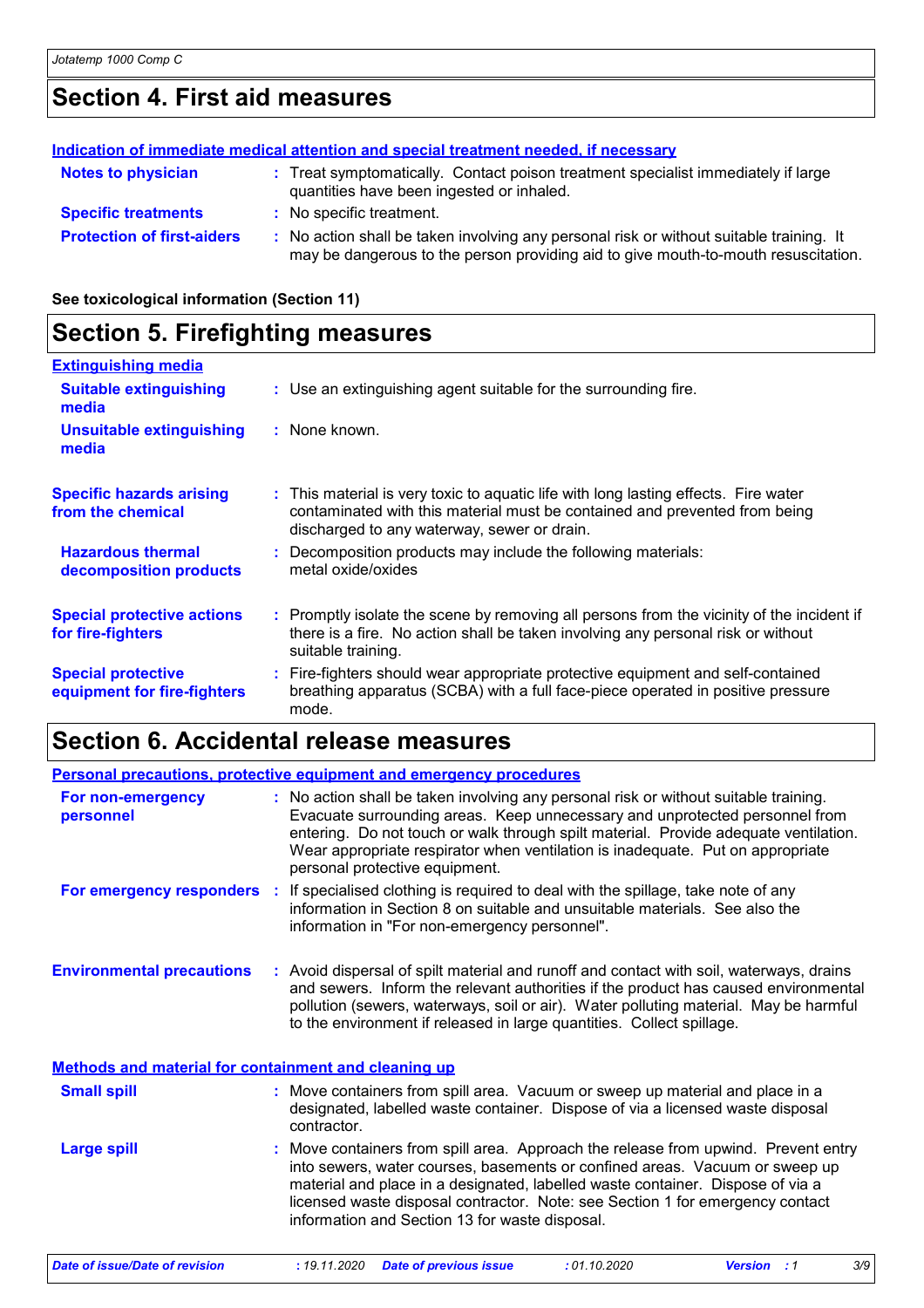# **Section 7. Handling and storage**

| <b>Precautions for safe handling</b>                                             |                                                                                                                                                                                                                                                                                                                                                                                                                                                                                                                                                                                     |
|----------------------------------------------------------------------------------|-------------------------------------------------------------------------------------------------------------------------------------------------------------------------------------------------------------------------------------------------------------------------------------------------------------------------------------------------------------------------------------------------------------------------------------------------------------------------------------------------------------------------------------------------------------------------------------|
| <b>Protective measures</b>                                                       | : Put on appropriate personal protective equipment (see Section 8). Do not ingest.<br>Avoid contact with eyes, skin and clothing. Avoid release to the environment. Keep<br>in the original container or an approved alternative made from a compatible material,<br>kept tightly closed when not in use. Empty containers retain product residue and<br>can be hazardous. Do not reuse container.                                                                                                                                                                                  |
| <b>Advice on general</b><br>occupational hygiene                                 | : Eating, drinking and smoking should be prohibited in areas where this material is<br>handled, stored and processed. Workers should wash hands and face before<br>eating, drinking and smoking. Remove contaminated clothing and protective<br>equipment before entering eating areas. See also Section 8 for additional<br>information on hygiene measures.                                                                                                                                                                                                                       |
| <b>Conditions for safe storage,</b><br>including any<br><i>incompatibilities</i> | : Store in accordance with local regulations. Store in original container protected<br>from direct sunlight in a dry, cool and well-ventilated area, away from incompatible<br>materials (see Section 10) and food and drink. Keep container tightly closed and<br>sealed until ready for use. Containers that have been opened must be carefully<br>resealed and kept upright to prevent leakage. Do not store in unlabelled containers.<br>Use appropriate containment to avoid environmental contamination. See Section 10<br>for incompatible materials before handling or use. |

# **Section 8. Exposure controls/personal protection**

#### **Control parameters**

**Occupational exposure limits**

| Ingredient name | <b>Exposure limits</b>                                                                                                                                                             |  |  |  |
|-----------------|------------------------------------------------------------------------------------------------------------------------------------------------------------------------------------|--|--|--|
| I zinc oxide    | <b>ACGIH TLV (United States, 3/2020).</b><br>STEL: 10 mg/m <sup>3</sup> 15 minutes. Form:<br>Respirable fraction<br>TWA: 2 mg/m <sup>3</sup> 8 hours. Form: Respirable<br>fraction |  |  |  |

| <b>Appropriate engineering</b><br>controls<br><b>Environmental exposure</b><br>controls | : Good general ventilation should be sufficient to control worker exposure to airborne<br>contaminants.<br>: Emissions from ventilation or work process equipment should be checked to ensure<br>they comply with the requirements of environmental protection legislation. In some<br>cases, fume scrubbers, filters or engineering modifications to the process<br>equipment will be necessary to reduce emissions to acceptable levels.                                                                                                                          |
|-----------------------------------------------------------------------------------------|---------------------------------------------------------------------------------------------------------------------------------------------------------------------------------------------------------------------------------------------------------------------------------------------------------------------------------------------------------------------------------------------------------------------------------------------------------------------------------------------------------------------------------------------------------------------|
| <b>Individual protection measures</b>                                                   |                                                                                                                                                                                                                                                                                                                                                                                                                                                                                                                                                                     |
| <b>Hygiene measures</b>                                                                 | : Wash hands, forearms and face thoroughly after handling chemical products, before<br>eating, smoking and using the lavatory and at the end of the working period.<br>Appropriate techniques should be used to remove potentially contaminated clothing.<br>Wash contaminated clothing before reusing. Ensure that eyewash stations and<br>safety showers are close to the workstation location.                                                                                                                                                                   |
| <b>Eye/face protection</b>                                                              | Safety eyewear complying to EN 166 should be used when a risk assessment<br>indicates this is necessary to avoid exposure to liquid splashes, mists, gases or<br>dusts. If contact is possible, the following protection should be worn, unless the<br>assessment indicates a higher degree of protection: safety glasses with side-<br>shields.                                                                                                                                                                                                                    |
| <b>Skin protection</b>                                                                  |                                                                                                                                                                                                                                                                                                                                                                                                                                                                                                                                                                     |
| <b>Hand protection</b>                                                                  | : There is no one glove material or combination of materials that will give unlimited<br>resistance to any individual or combination of chemicals.<br>The breakthrough time must be greater than the end use time of the product.<br>The instructions and information provided by the glove manufacturer on use,<br>storage, maintenance and replacement must be followed.<br>Gloves should be replaced regularly and if there is any sign of damage to the glove<br>material.<br>Always ensure that gloves are free from defects and that they are stored and used |
| <b>Date of issue/Date of revision</b>                                                   | <b>Date of previous issue</b><br>:01.10.2020<br><b>Version</b> : 1<br>: 19.11.2020<br>4/9                                                                                                                                                                                                                                                                                                                                                                                                                                                                           |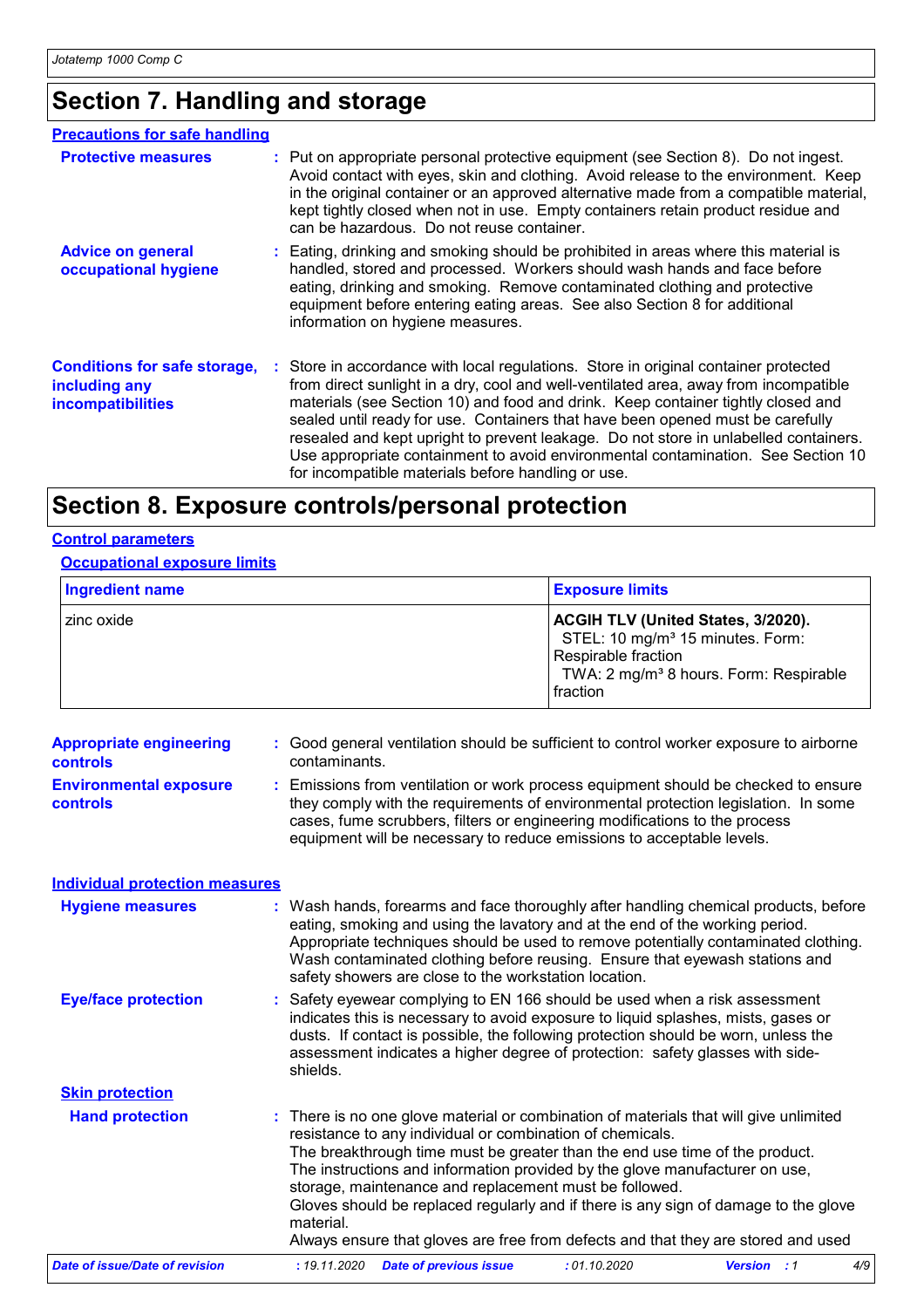# **Section 8. Exposure controls/personal protection**

|                               | correctly.<br>The performance or effectiveness of the glove may be reduced by physical/chemical<br>damage and poor maintenance.<br>Barrier creams may help to protect the exposed areas of the skin but should not be<br>applied once exposure has occurred.                                                                                                                                                |
|-------------------------------|-------------------------------------------------------------------------------------------------------------------------------------------------------------------------------------------------------------------------------------------------------------------------------------------------------------------------------------------------------------------------------------------------------------|
|                               | Wear suitable gloves tested to EN374.<br>Recommended, gloves(breakthrough time) > 8 hours: nitrile rubber                                                                                                                                                                                                                                                                                                   |
| <b>Body protection</b>        | : Personal protective equipment for the body should be selected based on the task<br>being performed and the risks involved and should be approved by a specialist<br>before handling this product.                                                                                                                                                                                                         |
| <b>Other skin protection</b>  | : Appropriate footwear and any additional skin protection measures should be<br>selected based on the task being performed and the risks involved and should be<br>approved by a specialist before handling this product.                                                                                                                                                                                   |
| <b>Respiratory protection</b> | : If workers are exposed to concentrations above the exposure limit, they must use a<br>respirator according to EN 140. Use respiratory mask with charcoal and dust filter<br>when spraying this product, according to EN 14387(as filter combination A2-P2). In<br>confined spaces, use compressed-air or fresh-air respiratory equipment. When use<br>of roller or brush, consider use of charcoalfilter. |

# **Section 9. Physical and chemical properties**

| <b>Appearance</b>                                 |                                                     |
|---------------------------------------------------|-----------------------------------------------------|
| <b>Physical state</b>                             | $:$ Solid.                                          |
| <b>Colour</b>                                     | $:$ Grey.                                           |
| <b>Odour</b>                                      | : Characteristic.                                   |
| <b>Odour threshold</b>                            | Not applicable.                                     |
| рH                                                | Not applicable.                                     |
| <b>Melting point</b>                              | Not applicable.                                     |
| <b>Boiling point</b>                              | : Not available.                                    |
| <b>Flash point</b>                                | Not applicable.                                     |
| <b>Evaporation rate</b>                           | : Not available.                                    |
| <b>Flammability (solid, gas)</b>                  | : Not applicable.                                   |
| Lower and upper explosive<br>(flammable) limits   | : Not applicable.                                   |
| <b>Vapour pressure</b>                            | $:$ Not available.                                  |
| <b>Vapour density</b>                             | Highest known value: $5.47$ (Air = 1) (zinc oxide). |
| <b>Density</b>                                    | : $7.104$ g/cm <sup>3</sup>                         |
| <b>Solubility</b>                                 | $:$ Not available.                                  |
| <b>Partition coefficient: n-</b><br>octanol/water | : Not available.                                    |
| <b>Auto-ignition temperature</b>                  | : Not applicable.                                   |
| <b>Decomposition temperature</b>                  | : Not available.                                    |
| <b>Viscosity</b>                                  | $:$ Not available.                                  |

# **Section 10. Stability and reactivity**

| <b>Reactivity</b>                                   | : No specific test data related to reactivity available for this product or its ingredients.              |     |
|-----------------------------------------------------|-----------------------------------------------------------------------------------------------------------|-----|
| <b>Chemical stability</b>                           | : The product is stable.                                                                                  |     |
| <b>Possibility of hazardous</b><br><b>reactions</b> | : Under normal conditions of storage and use, hazardous reactions will not occur.                         |     |
| <b>Conditions to avoid</b>                          | : No specific data.                                                                                       |     |
| <b>Incompatible materials</b>                       | : No specific data.                                                                                       |     |
| <b>Hazardous decomposition</b><br>products          | : Under normal conditions of storage and use, hazardous decomposition products<br>should not be produced. |     |
| Date of issue/Date of revision                      | <b>Date of previous issue</b><br>: 01.10.2020<br>: 19.11.2020<br><b>Version</b> : 1                       | 5/9 |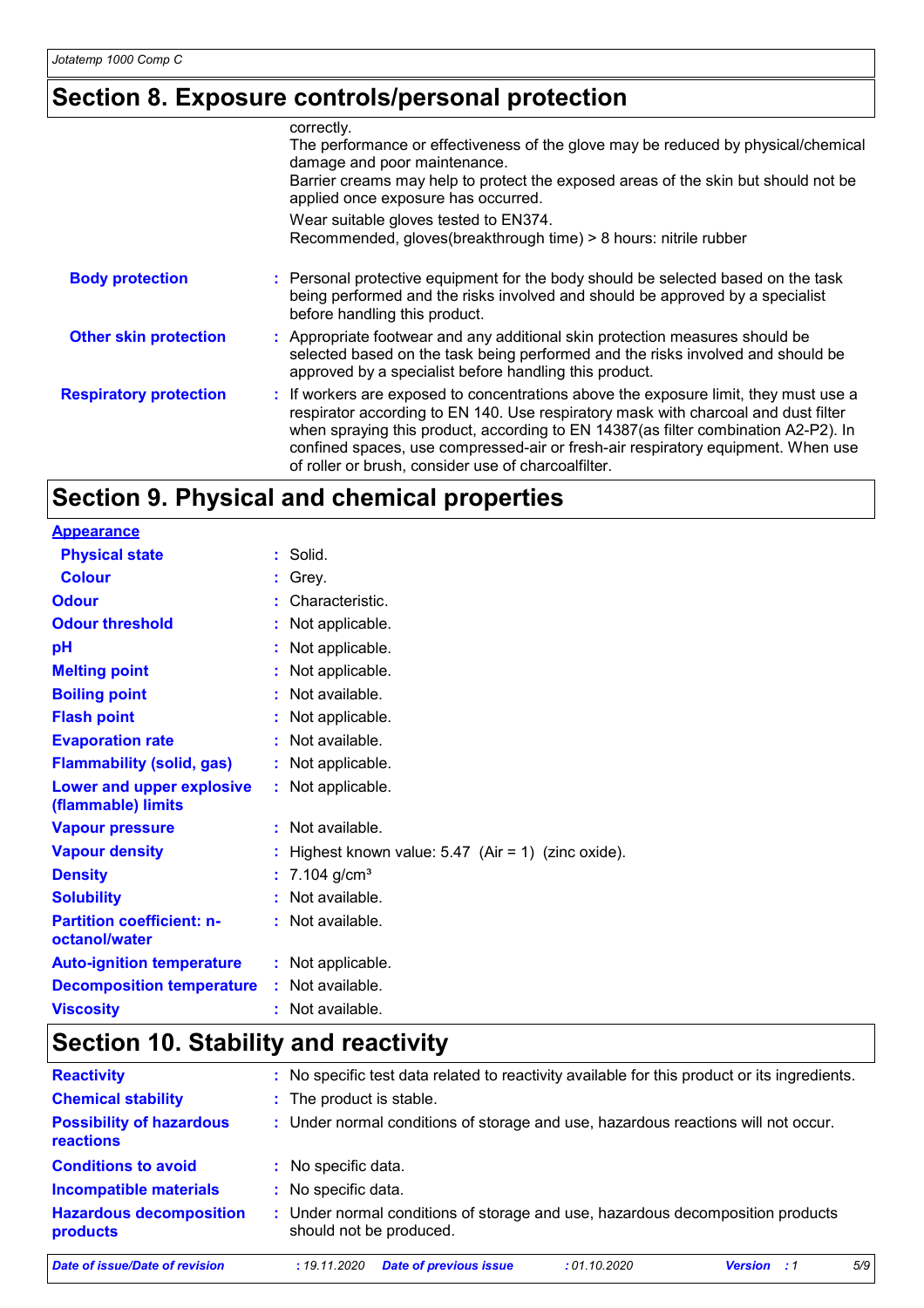## **Section 11. Toxicological information**

### **Information on toxicological effects**

### **Acute toxicity**

Not available.

### **Irritation/Corrosion**

| <b>Product/ingredient name</b> | <b>Result</b>        | <b>Species</b> | <b>Score</b> | <b>Exposure</b>                                   | <b>Observation</b> |
|--------------------------------|----------------------|----------------|--------------|---------------------------------------------------|--------------------|
| zinc                           | Skin - Mild irritant | l Human        |              | 72 hours 300<br>Micrograms<br><b>Intermittent</b> |                    |
| zinc oxide                     | Eyes - Mild irritant | Rabbit         |              | l24 hours 500<br>mg                               |                    |
|                                | Skin - Mild irritant | Rabbit         |              | 24 hours 500<br>mg                                |                    |

#### **Sensitisation**

Not available.

#### **Mutagenicity**

Not available.

#### **Carcinogenicity**

Not available.

#### **Reproductive toxicity**

Not available.

#### **Teratogenicity**

Not available.

#### **Specific target organ toxicity (single exposure)**

Not available.

#### **Specific target organ toxicity (repeated exposure)**

Not available.

#### **Aspiration hazard**

Not available.

### **Information on likely routes :** Not available.

**of exposure**

### **Potential acute health effects**

| Eye contact         | : No known significant effects or critical hazards. |
|---------------------|-----------------------------------------------------|
| <b>Inhalation</b>   | : No known significant effects or critical hazards. |
| <b>Skin contact</b> | : No known significant effects or critical hazards. |
| <b>Ingestion</b>    | : No known significant effects or critical hazards. |

### **Symptoms related to the physical, chemical and toxicological characteristics**

| <b>Eye contact</b>  | : No specific data. |
|---------------------|---------------------|
| <b>Inhalation</b>   | : No specific data. |
| <b>Skin contact</b> | : No specific data. |
| <b>Ingestion</b>    | : No specific data. |

### **Delayed and immediate effects as well as chronic effects from short and long-term exposure Short term exposure**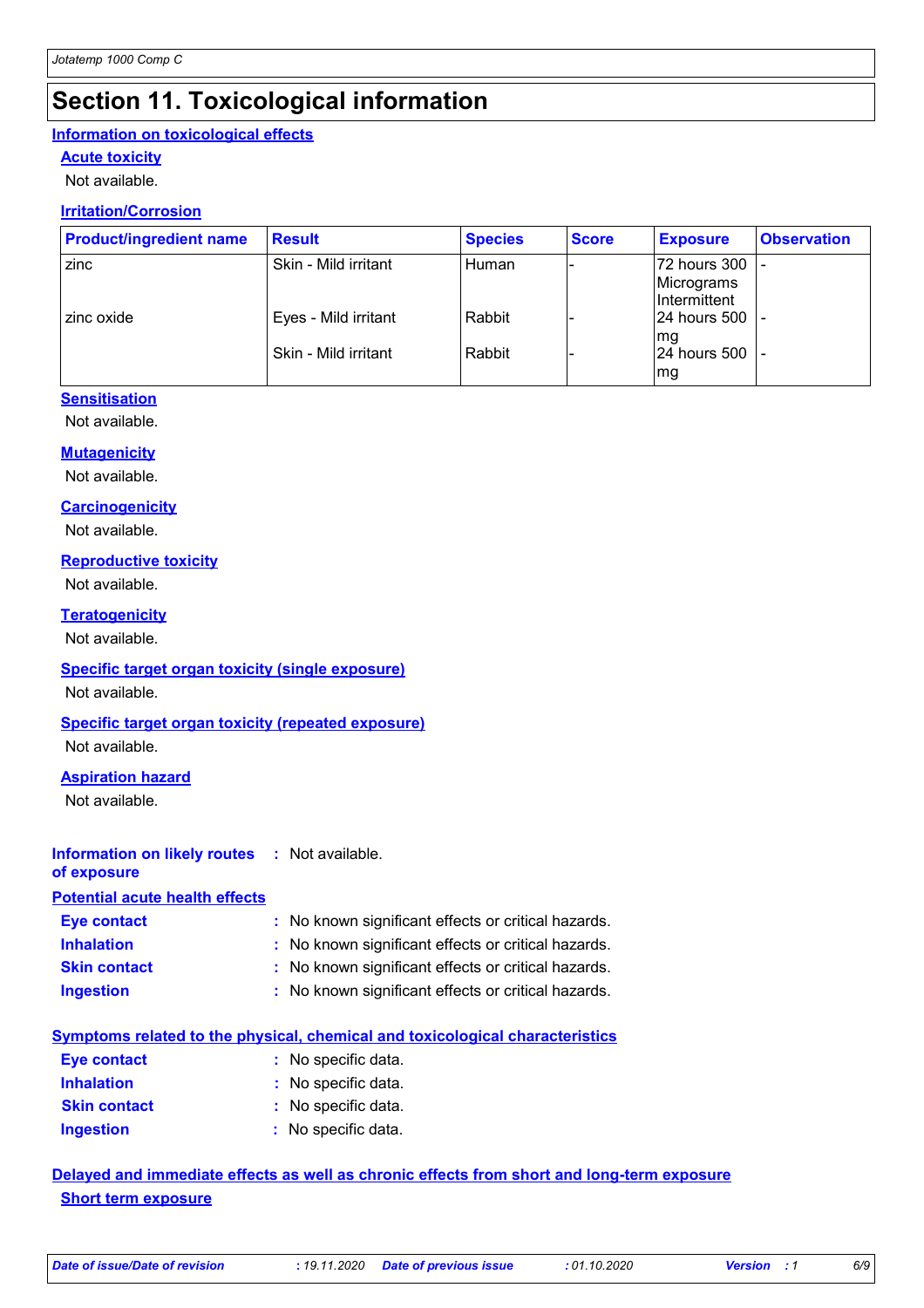## **Section 11. Toxicological information**

| <b>Potential immediate</b><br>effects             | : Not available.                                    |
|---------------------------------------------------|-----------------------------------------------------|
| <b>Potential delayed effects : Not available.</b> |                                                     |
| <b>Long term exposure</b>                         |                                                     |
| <b>Potential immediate</b><br>effects             | $:$ Not available.                                  |
| <b>Potential delayed effects : Not available.</b> |                                                     |
| <b>Potential chronic health effects</b>           |                                                     |
| Not available.                                    |                                                     |
| <b>General</b>                                    | : No known significant effects or critical hazards. |
| <b>Carcinogenicity</b>                            | : No known significant effects or critical hazards. |
| <b>Mutagenicity</b>                               | : No known significant effects or critical hazards. |
| <b>Teratogenicity</b>                             | No known significant effects or critical hazards.   |
| <b>Developmental effects</b>                      | : No known significant effects or critical hazards. |
| <b>Fertility effects</b>                          | : No known significant effects or critical hazards. |
|                                                   |                                                     |

#### **Numerical measures of toxicity**

**Acute toxicity estimates**

Not available.

## **Section 12. Ecological information**

#### **Toxicity**

| <b>Product/ingredient name</b> | <b>Result</b>                      | <b>Species</b>                                                           | <b>Exposure</b> |
|--------------------------------|------------------------------------|--------------------------------------------------------------------------|-----------------|
| zinc                           | Acute LC50 330 µg/l Fresh water    | Daphnia - Daphnia magna                                                  | 48 hours        |
|                                | Acute LC50 0.78 mg/l Fresh water   | Fish                                                                     | 96 hours        |
| zinc oxide                     | Acute LC50 1.1 ppm Fresh water     | Fish - Oncorhynchus mykiss                                               | 96 hours        |
|                                | Chronic NOEC 0.02 mg/l Fresh water | Algae - Pseudokirchneriella<br>subcapitata - Exponential<br>growth phase | 72 hours        |

#### **Persistence and degradability**

| <b>Product/ingredient name</b> | <b>Aquatic half-life</b> | <b>Photolysis</b> | Biodegradability   |
|--------------------------------|--------------------------|-------------------|--------------------|
| zinc                           |                          |                   | <b>Not readily</b> |
| zinc oxide                     |                          |                   | Not readily        |

#### **Bioaccumulative potential**

| <b>Product/ingredient name</b> | $\mathsf{LocP}_\mathsf{ow}$ | <b>BCF</b> | <b>Potential</b> |
|--------------------------------|-----------------------------|------------|------------------|
| zinc oxide                     |                             | 28960      | high             |

#### **Mobility in soil**

| <b>Soil/water partition</b><br><b>coefficient (Koc)</b> | : Not available. |
|---------------------------------------------------------|------------------|
|                                                         |                  |

**Other adverse effects** : No known significant effects or critical hazards.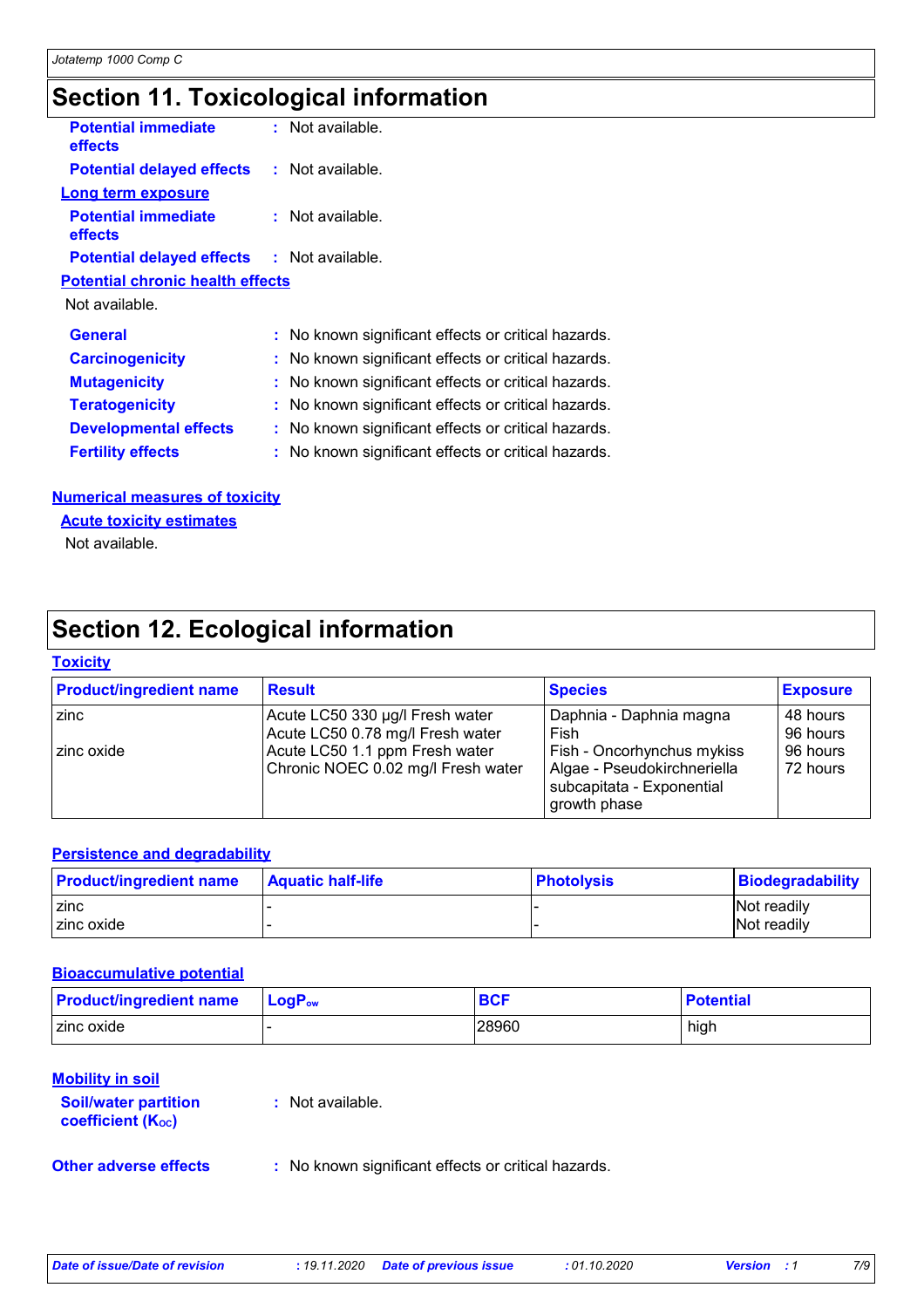### **Section 13. Disposal considerations**

#### **Disposal methods :**

The generation of waste should be avoided or minimised wherever possible. Disposal of this product, solutions and any by-products should at all times comply with the requirements of environmental protection and waste disposal legislation and any regional local authority requirements. Dispose of surplus and nonrecyclable products via a licensed waste disposal contractor. Waste should not be disposed of untreated to the sewer unless fully compliant with the requirements of all authorities with jurisdiction. Waste packaging should be recycled. Incineration or landfill should only be considered when recycling is not feasible. This material and its container must be disposed of in a safe way. Care should be taken when handling emptied containers that have not been cleaned or rinsed out. Empty containers or liners may retain some product residues. Avoid dispersal of spilt material and runoff and contact with soil, waterways, drains and sewers.

### **Section 14. Transport information**

|                                      | <b>ADR/RID</b>                                                                                                                                                                                                        | <b>IMDG</b>                                                                                                                                                                                                                                                     | <b>IATA</b>                                                                                                                                                                                                      |
|--------------------------------------|-----------------------------------------------------------------------------------------------------------------------------------------------------------------------------------------------------------------------|-----------------------------------------------------------------------------------------------------------------------------------------------------------------------------------------------------------------------------------------------------------------|------------------------------------------------------------------------------------------------------------------------------------------------------------------------------------------------------------------|
| <b>UN number</b>                     | <b>UN3077</b>                                                                                                                                                                                                         | <b>UN3077</b>                                                                                                                                                                                                                                                   | <b>UN3077</b>                                                                                                                                                                                                    |
| <b>UN proper</b><br>shipping name    | Environmentally hazardous<br>substance, solid, n.o.s. (zinc,<br>zinc oxide)                                                                                                                                           | Environmentally hazardous<br>substance, solid, n.o.s. (zinc,<br>zinc oxide). Marine pollutant<br>(zinc, zinc oxide)                                                                                                                                             | Environmentally hazardous<br>substance, solid, n.o.s. (zinc,<br>zinc oxide)                                                                                                                                      |
| <b>Transport hazard</b><br>class(es) | 9                                                                                                                                                                                                                     | 9                                                                                                                                                                                                                                                               | 9                                                                                                                                                                                                                |
| <b>Packing group</b>                 | $\mathbf{III}$                                                                                                                                                                                                        | $\mathbf{III}$                                                                                                                                                                                                                                                  | III                                                                                                                                                                                                              |
| <b>Environmental</b><br>hazards      | Yes.                                                                                                                                                                                                                  | Yes.                                                                                                                                                                                                                                                            | Yes.                                                                                                                                                                                                             |
| <b>Additional</b><br>information     | This product is not regulated<br>as a dangerous good when<br>transported in sizes of ≤5 L or<br>$\leq$ 5 kg, provided the<br>packagings meet the general<br>provisions of 4.1.1.1, 4.1.1.2<br>and 4.1.1.4 to 4.1.1.8. | This product is not regulated<br>as a dangerous good when<br>transported in sizes of ≤5 L or<br>$\leq$ 5 kg, provided the<br>packagings meet the general<br>provisions of 4.1.1.1, 4.1.1.2<br>and 4.1.1.4 to 4.1.1.8.<br><b>Emergency schedules F-A,</b><br>S-F | This product is not regulated<br>as a dangerous good when<br>transported in sizes of ≤5 L or<br>$\leq$ 5 kg, provided the<br>packagings meet the general<br>provisions of 5.0.2.4.1,<br>5.0.2.6.1.1 and 5.0.2.8. |

| <b>Additional information</b>         |                                                                                                                                                                                                                                                                         |
|---------------------------------------|-------------------------------------------------------------------------------------------------------------------------------------------------------------------------------------------------------------------------------------------------------------------------|
| <b>ADR/RID</b>                        | : This product is not regulated as a dangerous good when transported in sizes of $\leq 5$ L<br>or $\leq$ 5 kg, provided the packagings meet the general provisions of 4.1.1.1, 4.1.1.2<br>and 4.1.1.4 to 4.1.1.8.<br>Hazard identification number 90<br>Tunnel code (-) |
| <b>IMDG</b>                           | : This product is not regulated as a dangerous good when transported in sizes of $\leq 5$ L<br>or $\leq$ 5 kg, provided the packagings meet the general provisions of 4.1.1.1, 4.1.1.2<br>and 4.1.1.4 to 4.1.1.8.<br><b>Emergency schedules F-A, S-F</b>                |
| <b>IATA</b>                           | : This product is not regulated as a dangerous good when transported in sizes of $\leq 5$ L<br>or $\leq$ 5 kg, provided the packagings meet the general provisions of 5.0.2.4.1,<br>5.0.2.6.1.1 and 5.0.2.8.                                                            |
|                                       | Special precautions for user : Transport within user's premises: always transport in closed containers that are<br>upright and secure. Ensure that persons transporting the product know what to do in<br>the event of an accident or spillage.                         |
| <b>Date of issue/Date of revision</b> | 8/9<br>: 19.11.2020<br><b>Date of previous issue</b><br>:01.10.2020<br><b>Version</b> : 1                                                                                                                                                                               |